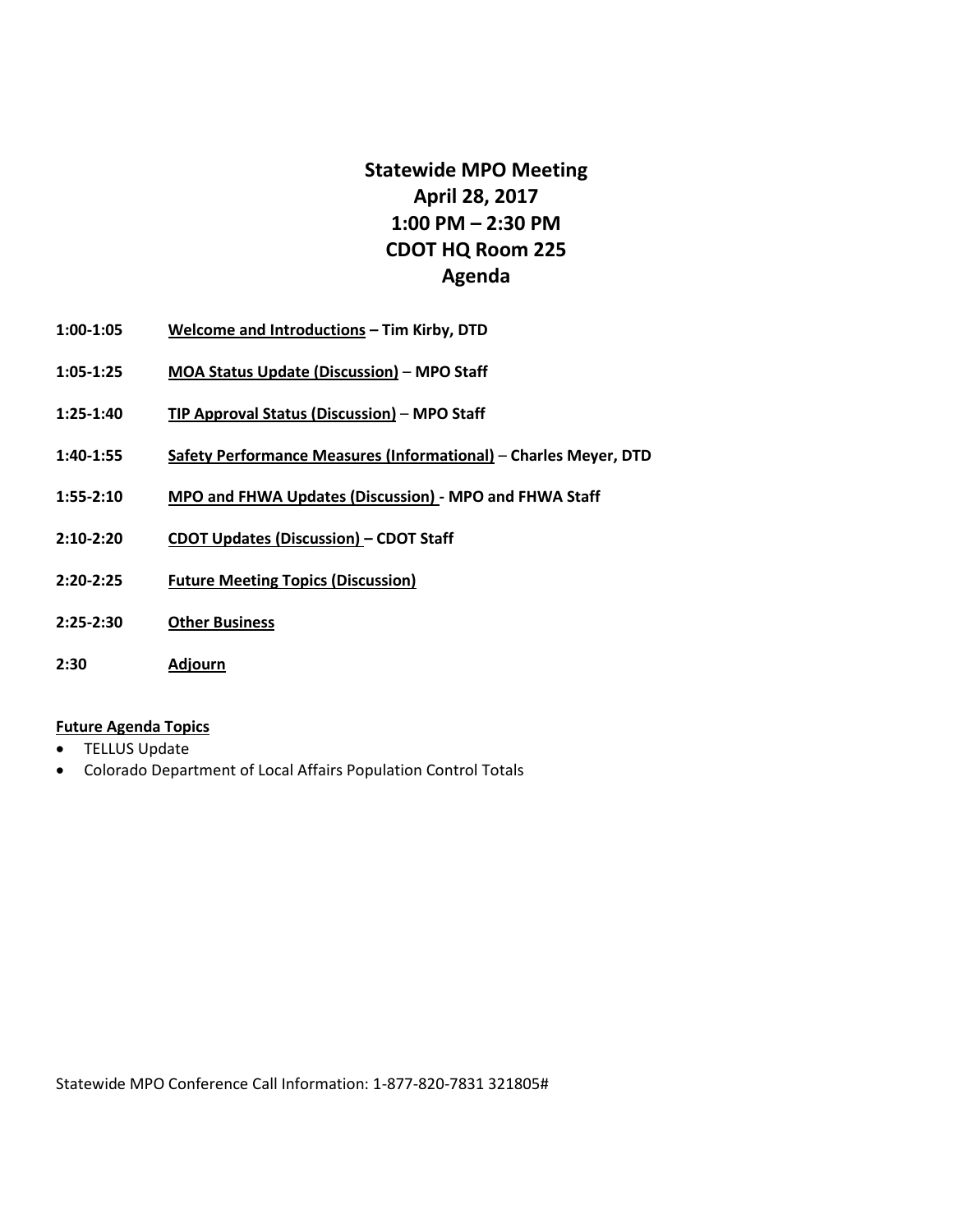

# **Statewide MPO Friday, March 24, 2017 1-2:30 p.m. CDOT HQ Room 225**

**Present:** MPOs: Denver Regional Council of Governments (DRCOG) - Steve Cook, Doug Rex, and Jacob Riger; Grand Valley MPO (GVMPO) – Todd Hollenbeck and Dean Bressler (via Zoom); North Front Range MPO -Terri Blackmore, Becky Karasko, and Ryan Dusil; and Pueblo Area Council of Governments (PACOG) – John Adams (Zoom). CDOT Multimodal Planning Branch (MPB) - Jeff Sudmeier, Kathleen Collins, Marissa Gaughan, and Gail Hoffman. CDOT Information Management Branch: Erik Sabina. CDOT Regional Planners: Danny Herrmann, R1, and Karen Schneiders, R4. Office of Finance and Budget: Jamie Collins. CDOT Transportation Systems Management & Operations (TSM&O): Charles Meyer. Federal Highway Administration (FHWA): Bill Haas and Aaron Bustow.

#### **Statewide Programs in Multiple Locations – Jamie Collins, OFMB**

- Jamie asked the MPOs how they want to handle projects that are administered by CDOT Headquarters, but that have multiple locations, such as intelligent transportation systems (ITS) projects. She asked if the projects should appear in the STIP only as statewide programs or if the MPOs would like additional information.
- The MPOs said they would like to receive information from OFMB about total cost and locations so that they can at least be informed (and answer questions from the public). The MPOs will have the option to add the multiple-location project information to the narratives of the TIPs.
- Having specific dollar amounts for each location is not necessary, and may be impossible to provide since the total costs of various multiple-location projects are in a single lump sum.

## **North Front Range Model Redevelopment (Informational) – Terri Blackmore and Ryan Dusil, NFRMPO**

- NFRMPO is about to start updating its traffic model. The NFRMPO is updating the Traffic Analysis Zones (TAZ), a building block for the traffic model, and is aligning them with census blocks. The NFRMPO model currently has 1,032 TAZs.
- Ryan showed several different communities' TAZs that do not reflect the built environment due to TAZs that extend far beyond the urban growth boundaries of some of NFRMPO's 13 member communities.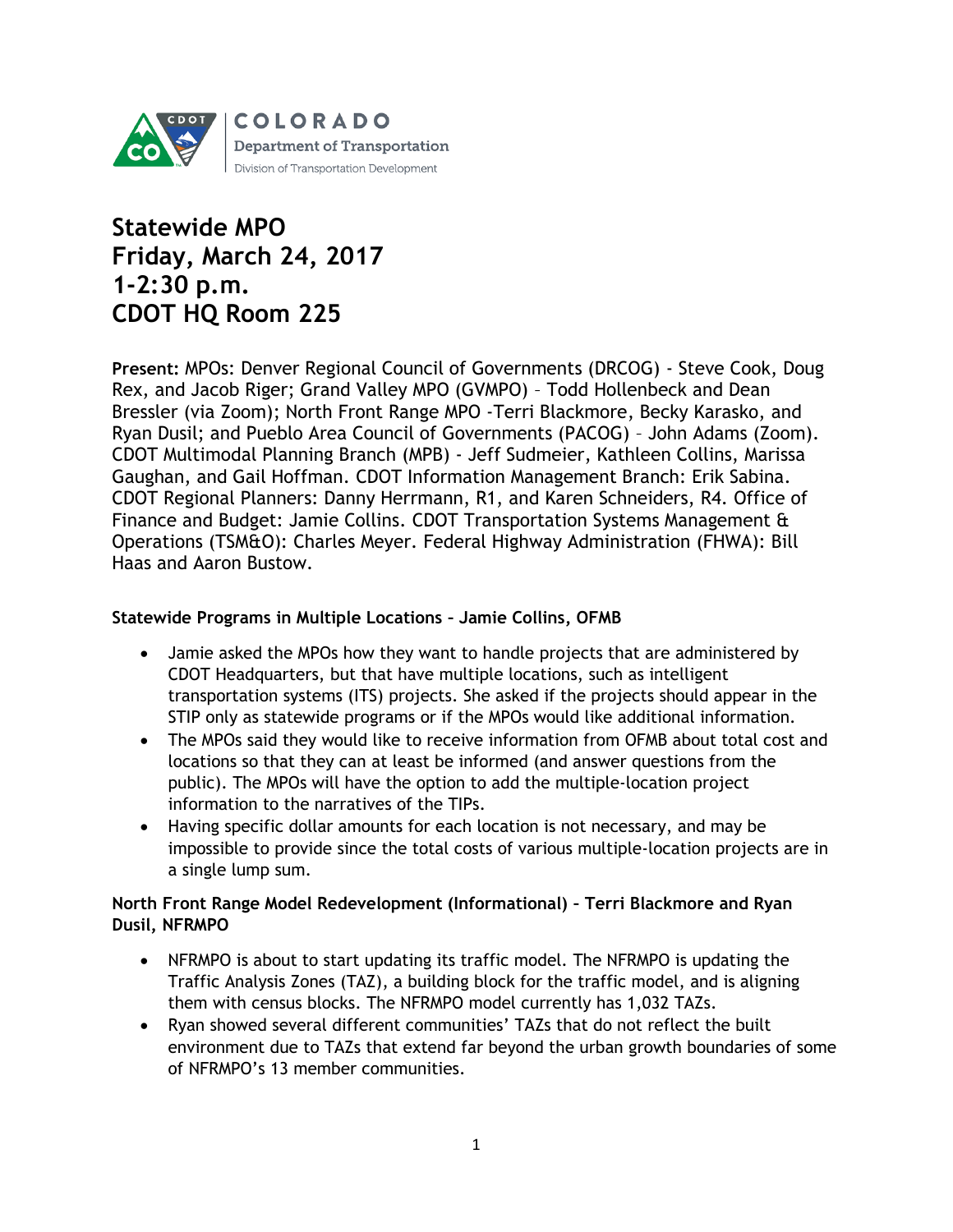- NFRMPO is working with each community to redo the TAZes so that they extend no farther than the urban growth boundaries and to align the number of acres associated with each community. NFRMPO also is working with the Colorado Department of Local Affairs to establish a projection process for households, density units, and employment.
- The MPO has 12 more communities to adjust and meet with about changes to the TAZs. Once the NFRMPO TAZs are completed, the staff will initiate updates to the air quality TAZs outside the MPO boundary.
- When the NFRMPO completes the TAZ boundaries associated with each of the communities to match the urban growth boundaries, people can have more faith in socio-economic projections and data from the traffic model.

# **Statewide Travel Model Update/Travel Surveys (Informational) – Erik Sabina, DTD**

- Erik covered CDOT's use of the latest version of DRCOG's travel model as the basis for CDOT's first statewide travel model. CDOT's consultant, Cambridge Systematics, has completed the model estimation.
- The intent is that the first run of the model will take place in May and that DRCOG and CDOT will use the same software management repository, as well as be able to share the models. The model should be ready to support scenarios that will be used for scenario planning less than a year from now. By that time, specific scenarios to be used for statewide planning are expected to have been decided.
- The next step will be development of future-year scenarios for the statewide model. Population and employment centers will continue to be shown as individual latitude/longitude (address) on the statewide model as they are in the DRCOG travel model.
- One of the difficulties in building the model is showing the travel to and from U.S. Forest Service, National Park Service, Bureau of Land Management, and other federally- and state-owned lands. People travel quite a bit to those public lands, but there's little or no employment.
- As part of the Statewide Travel Model, CDOT is gearing up for another travel survey involving all the Front Range MPOs. This time, smart phones will be the main method or respondents providing their travel diary information, which will improve accuracy and reduce cost.
- The MPOs agreed that a seven-day survey would be most useful. Workday surveys cover employment travel, but not recreational travel, such as to and from Rocky Mountain National Park. Terri Blackmore said it would be nice also to carry out the survey in all four seasons to get a better sense of seasonal traffic flows.
- The Colorado Tourism Office is doing a visitor survey that CDOT may be able to participate in. CDOT uses Longwoods visitor data also. Traffic flows to and from universities and stadiums also would be useful.
- CDOT isn't planning to do a cordon survey, in which traffic is stopped and the drivers and passengers asked questions about where they came from and where they're going. Instead, CDOT will use INRIX data.
- Two questions for the MPOs are how to distribute:
	- o The 20,000 people whose travel will be tracked